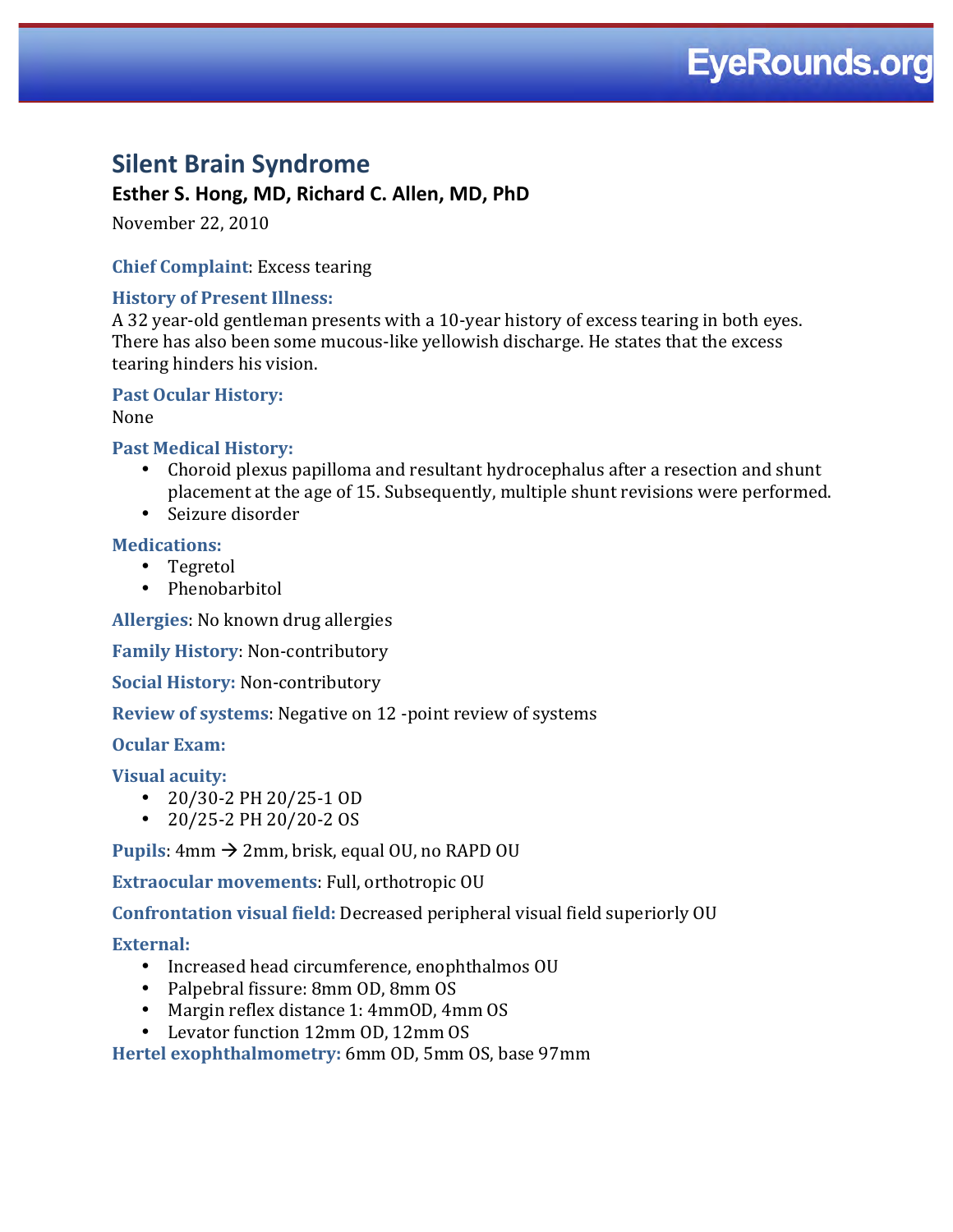

Figure 1. Full face photograph demonstrating bilateral enophthalmos





Figure 2. Close up view of bilateral enophthalmos

**Figure 3. Bilateral enophthalmos with** lack of apposition of all four eyelids from the ocular surface (also see Figure 4)



Figure 4. Side view demonstrating the lack of apposition of the eyelids to the globe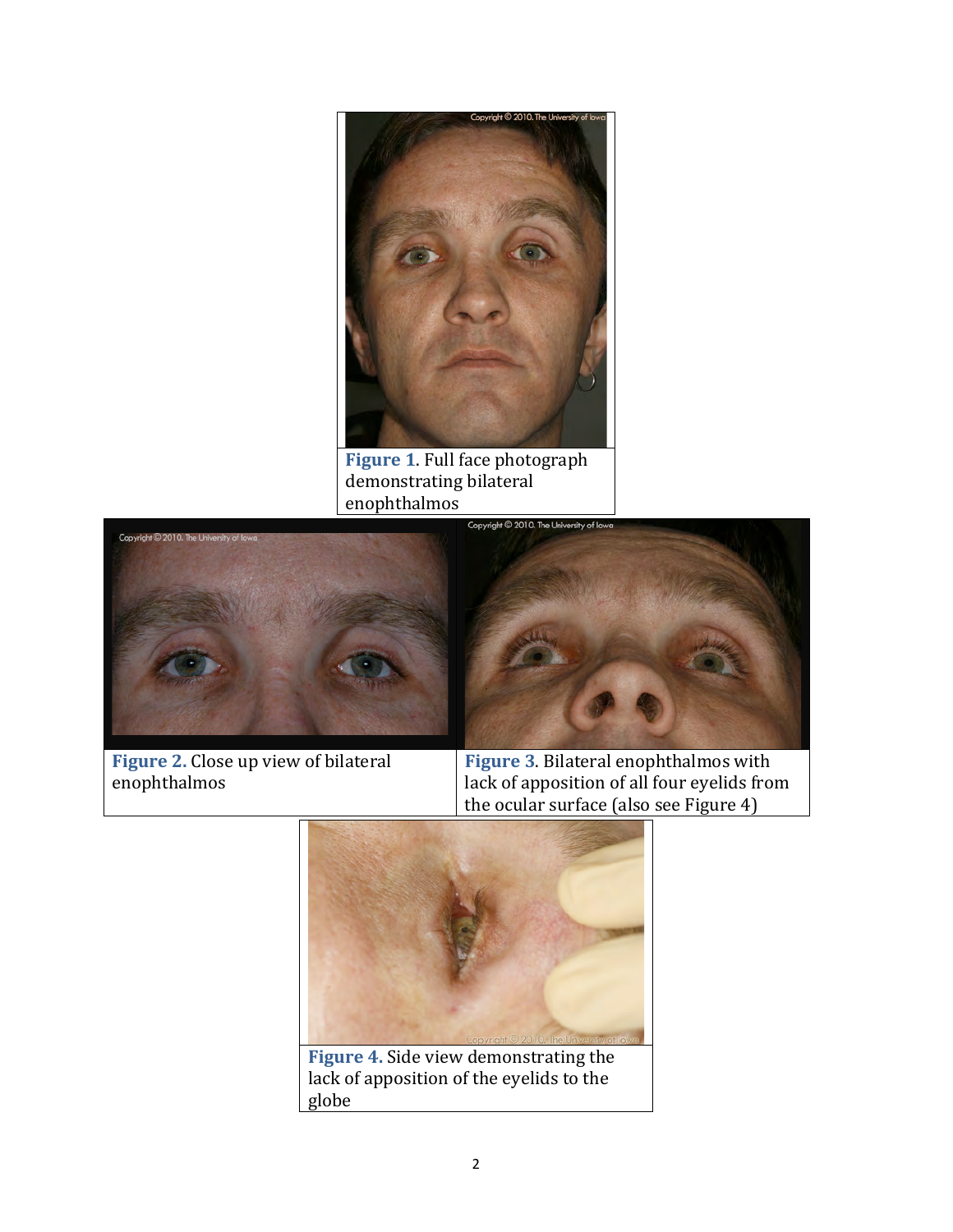#### **Slit Lamp Exam:**

- Lids/Lashes: upper and lower puncta displaced from the globe OU. Very small upper and lower punta but patent, OU.
- Conjunctiva/Sclera: 1+ papillary reaction on upper and lower palpebral conjunctiva, trace subconjunctival hemorrhages superiorly and temporally OU
- Cornea: good tear film with tear break up time (TBUT) > 10 sec OU, dense staining inferiorly with Rose Bengal stain OU
- Anterior Chamber: deep and quiet OU
- Iris: Normal OU
- Lens: Clear OU
- Vitreous: Clear OU

**Dilated Fundus Exam:** Normal disc, macula, vasculature and periphery OU



**Diagnosis:** Acquired enophthalmos consistent with silent brain syndrome

#### **Discussion:**

Bilateral secondary enophthalmos after ventriculo-peritoneal shunting (VPS) for hydrocephalus at a young age was first described in literature in 1996 by Meyer and colleagues. They described three patients with progressive severe bilateral enophthalmos who each had congenital hydrocephalus treated with VP shunts (Meyer, 1996).

Due to the severe lack of lid apposition to the globe, these patients, initially, present to ophthalmologists seeking treatment for dry, irritative ocular symptoms. This may include a foreign body sensation, tearing, epiphora, or less likely, decreased vision. Some patients do state a chief complaint of their eyes "sinking into the sockets." In addition, there can be entrapment of air underneath the eyelids (Figure 6). Most patients have suffered from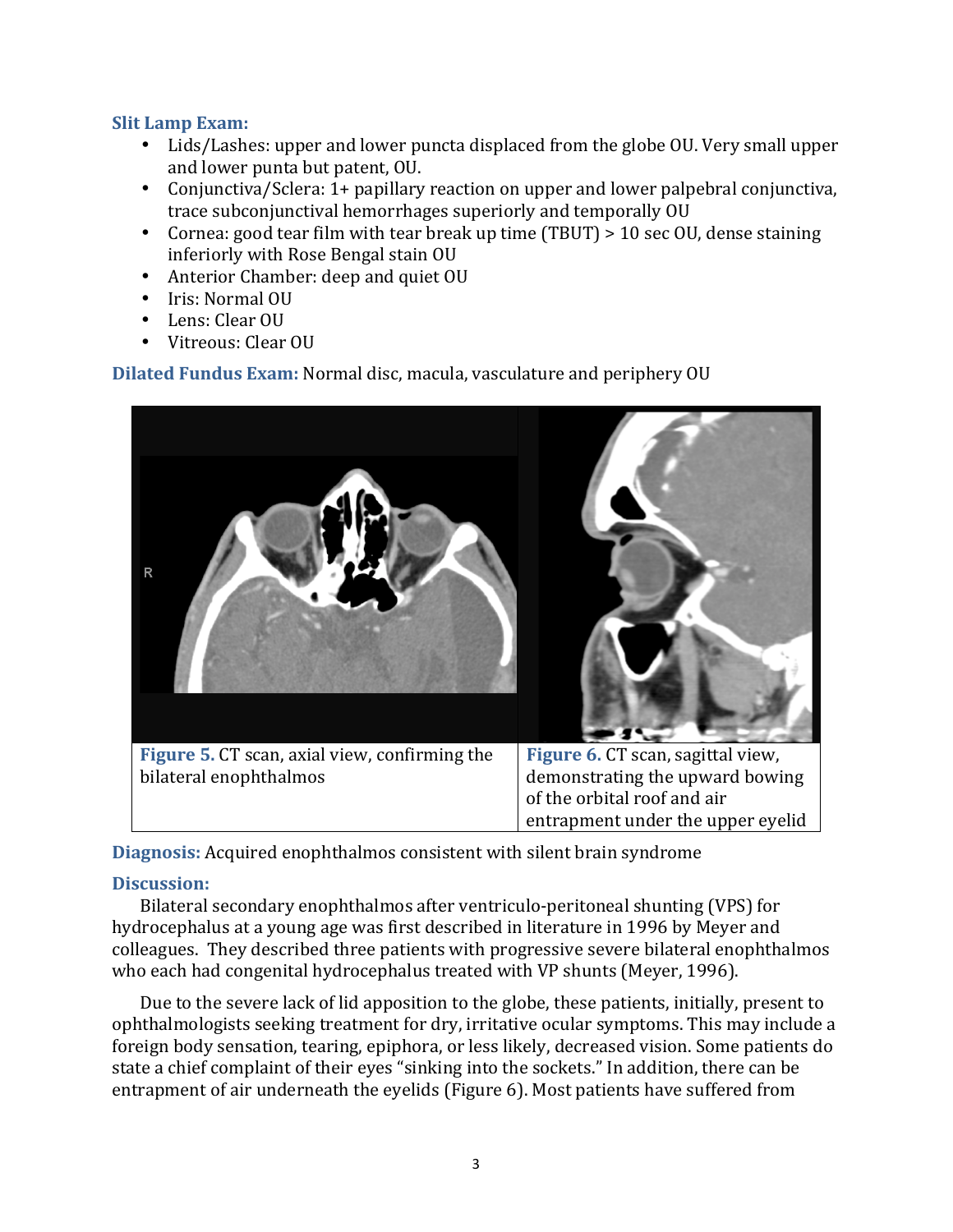progressive worsening of these symptoms for multiple years prior to presenting to an ophthalmologist.

These patients, like our patient, usually have a previous history of hydrocephalus requiring a VPS early in life.

In 2008, Cruz *et al.* were the first to propose that VP shunting early in life can cause a reduction in size of the anterior cranial fossa, which, in turn, alters the structure of the orbit and leads to the development of enophthalmos. In young children, the thin floor of the frontal cranial fossa or the orbital roof is thought to be less calcified and, therefore, more susceptible to remodeling. These bones become progressively bowed superiorly over time as the intracranial pressure decreases (Cruz, 2008).

Bernadini *et al*. reported two patients with similar findings and labeled the disease as the "silent brain syndrome" (Bernadini, 2009). The silent brain syndrome is the counterpart to the "silent sinus syndrome," (Please see the "Silent sinus syndrome" EyeRounds case at http://www.eyerounds.org/cases/102-enophthalmos-silent-sinussyn.htm)

Patients with silent brain syndrome can be treated with orbital volume augmentation since the enlarged orbital cavity is responsible for the enophthalmos, as well as the consequent absence of lid apposition and air entrapment. Surgically, an appropriately-sized implant can be placed to bridge the bowed orbital roof. If an implant is not used, lid malposition repair can be performed. However, this option is usually not as successful in resolving the symptoms as orbital roof implants. Post-operatively, the patients may need to be evaluated for strabismus surgery. Our patient underwent bilateral orbital implants which improved his enophthalmos and his presenting ocular symptoms.



**Figure 7. Photograph** after bilateral orbital volume augmentation with Medpor plates.